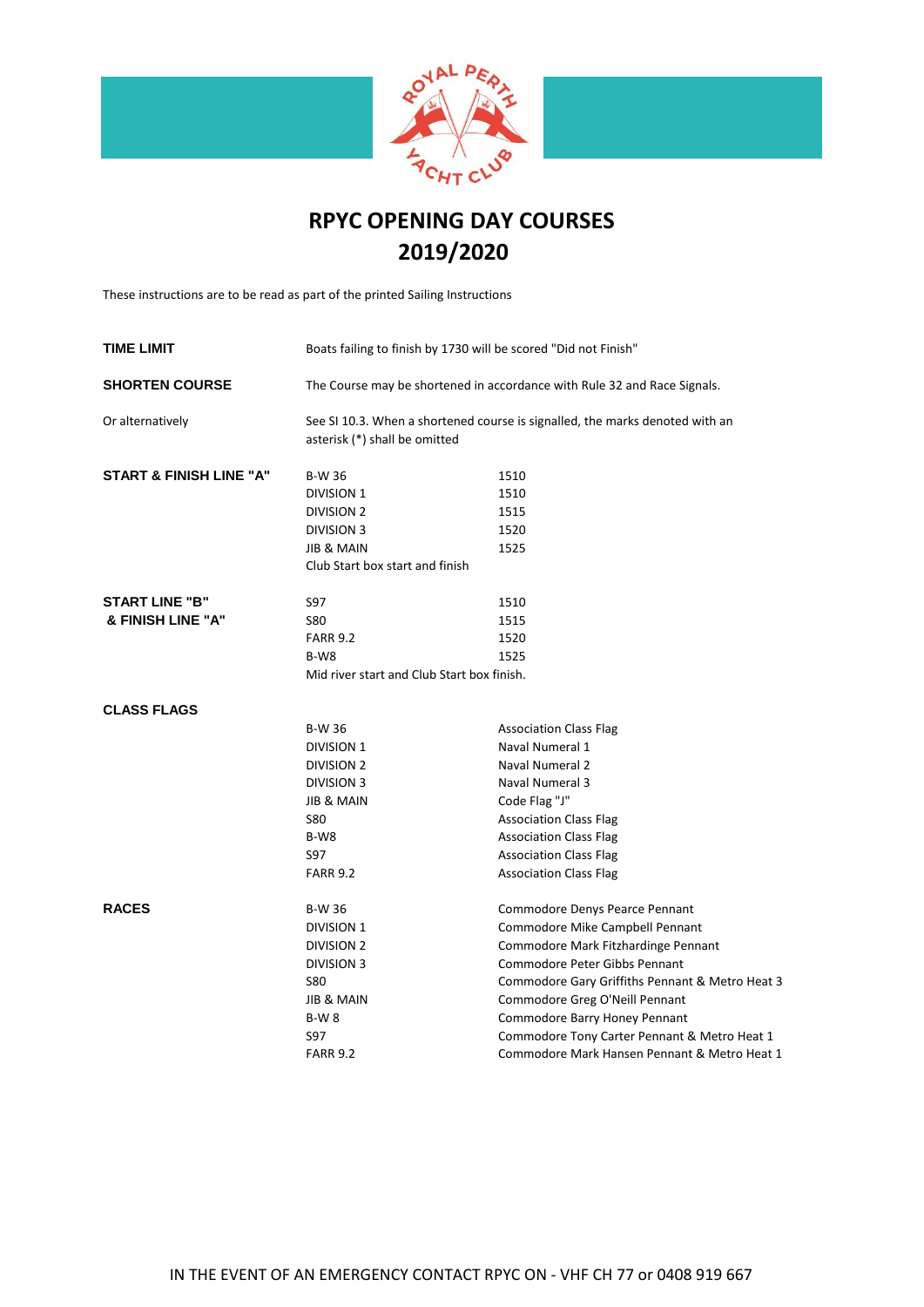### **B-W 36 & DIVISION 1**

| Start in a South Easterly Direction  |         |   | Start in a South Easterly Direction  |
|--------------------------------------|---------|---|--------------------------------------|
| <b>FOAM BUOY</b>                     | 55.     | S | <b>FOAM BUOY</b><br>55<br>S          |
| <b>SANDERS BUOY</b>                  | 99      |   | 16<br><b>ROE BUOY</b><br>P           |
| <b>DOLPHIN WEST BUOY</b>             | 42A     |   | *SQUADRON BUOY<br>37<br>P            |
| BRICKLANDING A & B BUOYS             | 33A/33B |   | <b>*BARTLETT BUOY</b><br>39<br>S     |
| <b>BEAT AND MEST BUOY</b>            | 42A     |   | 65<br><b>COMO BUOY</b><br>S          |
| *SANDERS BUOY                        | 99      |   | <b>FOAM BUOY</b><br>55<br>S          |
| <b>OUTER DOLPHIN SPIT</b>            | 17      | P | <b>MATILDA BUOY</b><br>44<br>P       |
| <b>KNOT SPIT</b>                     | 14      | S | <b>CRAWLEY BUOY</b><br>45<br>P       |
| <b>POPLAR BUOY</b>                   | 47      | P | Finish in a South Easterly Direction |
| <b>CRAWLEY BUOY</b>                  | 45      | P |                                      |
| Finish in a South Easterly Direction |         |   |                                      |
|                                      |         |   |                                      |

## **COURSE 1 (11.0nm) SW COURSE 2 (11.4nm) E/W** Start in a South Easterly Direction FOAM BUOY 55 S<br>ROE BUOY 55 S \*SQUADRON BUOY 37 P \*BARTLETT BUOY 39 S  $COMO$  BUOY 65 S **FOAM BUOY 55** S MATILDA BUOY 44 P CRAWLEY BUOY 45 P Finish in a South Easterly Direction

#### **DIVISION 2**

| COURSE 1 (9.7nm) SW                  |         |   | COURSE 2 (8.8nm) E/W                  |
|--------------------------------------|---------|---|---------------------------------------|
| Start in a South Easterly Direction  |         |   | Start in a South Easterly Direction   |
| <b>FOAM BUOY</b>                     | 55.     | S | <b>FOAM BUOY</b><br>55                |
| <b>BRICKLANDING A &amp; B BUOYS</b>  | 33A/33B | S | <b>NORTH POINT WALTER BUOY</b><br>26A |
| P*DOLPHIN WEST BUOY                  | 42A     | S | *DEE ROAD BUOY<br>38                  |
| *SANDERS BUOY                        | 99      | S | <b>OUTER DOLPHIN SPIT</b><br>17       |
| <b>OUTER DOLPHIN SPIT</b>            | 17      | P | <b>KNOT SPIT</b><br>14                |
| <b>KNOT SPIT</b>                     | 14      | S | POPLAR BUOY<br>47                     |
| <b>POPLAR BUOY</b>                   | 47      | P | <b>CRAWLEY BUOY</b><br>45             |
| <b>CRAWLEY BUOY</b>                  | 45      | P | Finish in a South Easterly Direction  |
| Finish in a South Easterly Direction |         |   |                                       |
|                                      |         |   |                                       |

#### **DIVISION 3**

| COURSE 1 (7.1nm) SW                  |    |   | <b>COURSE 2 (7.2nm) E/W</b>          |    |   |
|--------------------------------------|----|---|--------------------------------------|----|---|
| Start in a South Easterly Direction  |    |   | Start in a South Easterly Direction  |    |   |
| <b>FOAM BUOY</b>                     | 55 | S | <b>FOAM BUOY</b>                     | 55 | S |
| <b>DEEPWATER SPIT</b>                | 37 | S | <b>ARMSTRONG BUOY</b>                | 32 | P |
| <b>COMO BUOY</b>                     | 65 | S | *FOAM BUOY                           | 55 | S |
| <b>ROBINS BUOY</b>                   | 59 | S | <b>*ARMSTRONG BUOY</b>               | 32 | P |
| *FOAM BUOY                           | 55 | S | <b>OUTER DOLPHIN SPIT</b>            | 17 | P |
| <b>*ROBINS BUOY</b>                  | 59 | S | <b>MATILDA BUOY</b>                  | 44 | P |
| IOUTER DOLPHIN SPIT                  | 17 | P | <b>CRAWLEY BUOY</b>                  | 45 | P |
| <b>MATILDA BUOY</b>                  | 44 | P | Finish in a South Easterly Direction |    |   |
| <b>CRAWLEY BUOY</b>                  | 45 | P |                                      |    |   |
| Finish in a South Easterly Direction |    |   |                                      |    |   |

| COURSE 2 (8.8nm) E/W                 |     |   |  |
|--------------------------------------|-----|---|--|
| Start in a South Easterly Direction  |     |   |  |
| <b>FOAM BUOY</b>                     | 55  | ς |  |
| <b>NORTH POINT WALTER BUOY</b>       | 26A | р |  |
| *DEE ROAD BUOY                       | 38  | p |  |
| <b>OUTER DOLPHIN SPIT</b>            | 17  | р |  |
| <b>KNOT SPIT</b>                     | 14  | S |  |
| <b>POPLAR BUOY</b>                   | 47  | p |  |
| <b>CRAWLEY BUOY</b>                  | 45  | p |  |
| Finish in a South Easterly Direction |     |   |  |
|                                      |     |   |  |

| <b>COURSE 2 (7.2nm) E/W</b>                |    |   |
|--------------------------------------------|----|---|
| <b>Start in a South Easterly Direction</b> |    |   |
| <b>FOAM BUOY</b>                           | 55 | S |
| <b>ARMSTRONG BUOY</b>                      | 32 | P |
| *FOAM BUOY                                 | 55 | S |
| <b>*ARMSTRONG BUOY</b>                     | 32 | P |
| <b>OUTER DOLPHIN SPIT</b>                  | 17 | P |
| <b>MATILDA BUOY</b>                        | 44 | P |
| <b>CRAWLEY BUOY</b>                        | 45 | p |
| Finish in a South Easterly Direction       |    |   |
|                                            |    |   |